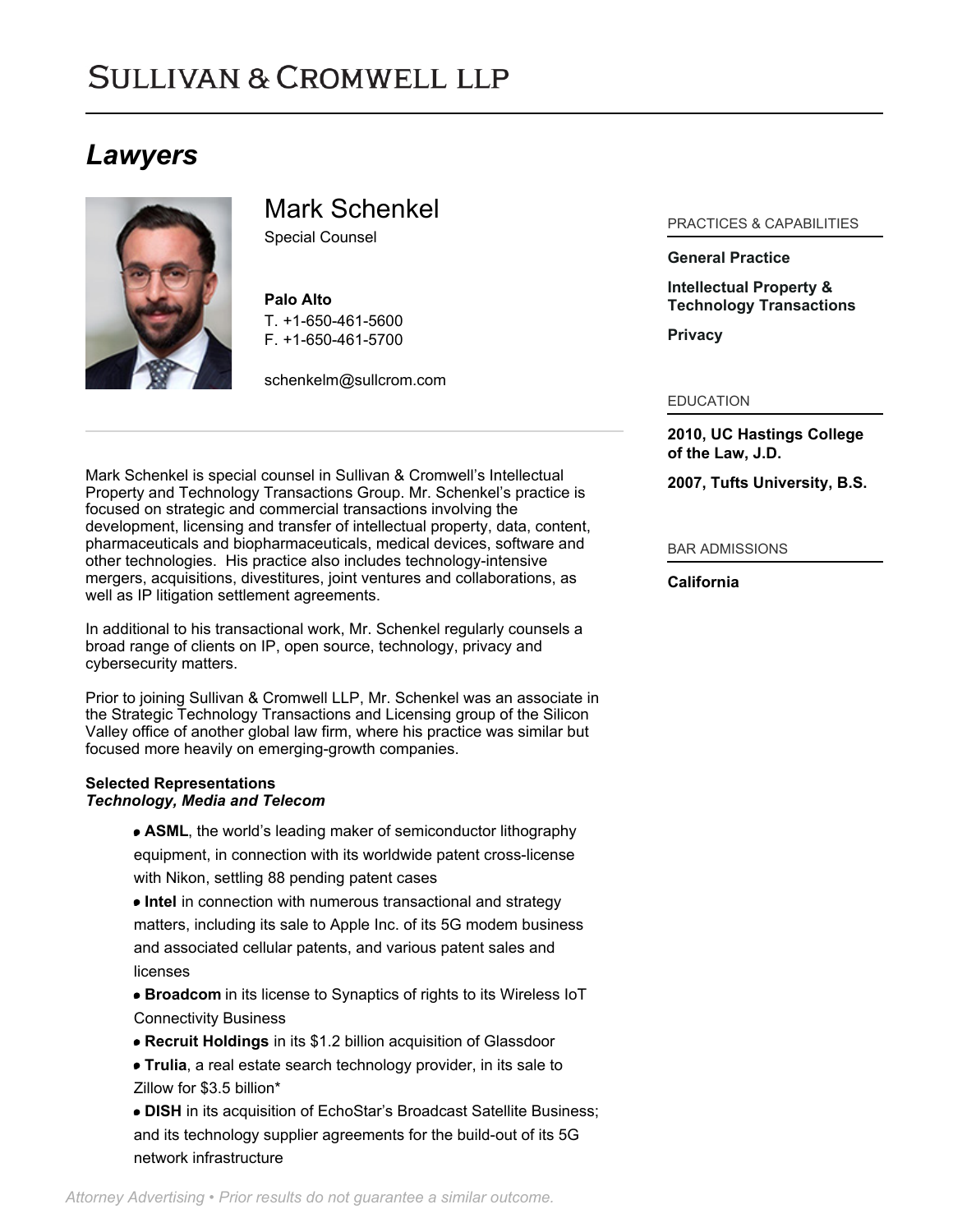- **AT&T** in various commercial transactions
- **AMC Networks** in its investment in RLJ Entertainment

**Singtel** and its US-based subsidiary **Amobee**, in several acquisitions in the advertising technology space, including Turn, Adconian's U.S. and Australian businesses, Kontera and GrandientX\*

**GoDaddy** in its acquisition of domain names and related assets from Marchex; its acquisition of the majority of Apptix's cloud division; and its acquisition of substantially all the assets of Nodejutsu\*

**lynda.com**, an online education provider, in its sale to LinkedIn for \$1.5 billion\*

**Hortonworks** in several acquisitions, including SequenceIQ and XA Secure\*

**Twilio** in its acquisition of Beepsend\*

**Fitbit** in its acquisition of substantially all the assets of Pebble\*

**Dropcam**, a Wi-Fi video monitoring device manufacturer and hosted services provider, in its sale to Nest Labs, a division of google\*

**Various emerging companies** and **leading venture capital firms** in connection with early- and late-stage investments in various industries, including analytics, cloud computing, technology infrastructure, e-commerce, social media, and biotechnology, including:

**Benchmark Capital**, as the lead investor, in the Series A financing of Snapchat; **IVP**, as the lead investor, in the Series B financing of Snapchat; and **Kleiner Perkins**, as the lead investor, in the Series D financing of Snapchat\* **Greylock Capital** in its Series D financing of Nextdoor, a private social network focused on building community in local neighborhoods\*

**AppDynamics**, an application performance monitoring company, in its Series C and Series D financings\*

### *Healthcare and Life Sciences*

- **Kite Pharma** in its \$11.9 billion acquisition by Gilead Sciences
- **Verily Life Sciences**, a subsidiary of Alphabet Inc., in its joint venture with Santen Pharmaceutical to develop and commercialize a portfolio of ophthalmological diagnostics and therapies

**Impax Laboratories** in its combination with Amneal, to become the fifth largest generic pharmaceutical business in the U.S.; and in certain spin-off transactions

**Amazon.com** in its acquisition of Pillpack, a mail-order pharmacy business

Consortium of **Yunfeng Capital** and **Hybio Pharmaceuticals** in their acquisition of Arbor Pharmaceuticals

**Apple Tree Partners** in its sale of Syntimmune to Alexion Pharmaceuticals